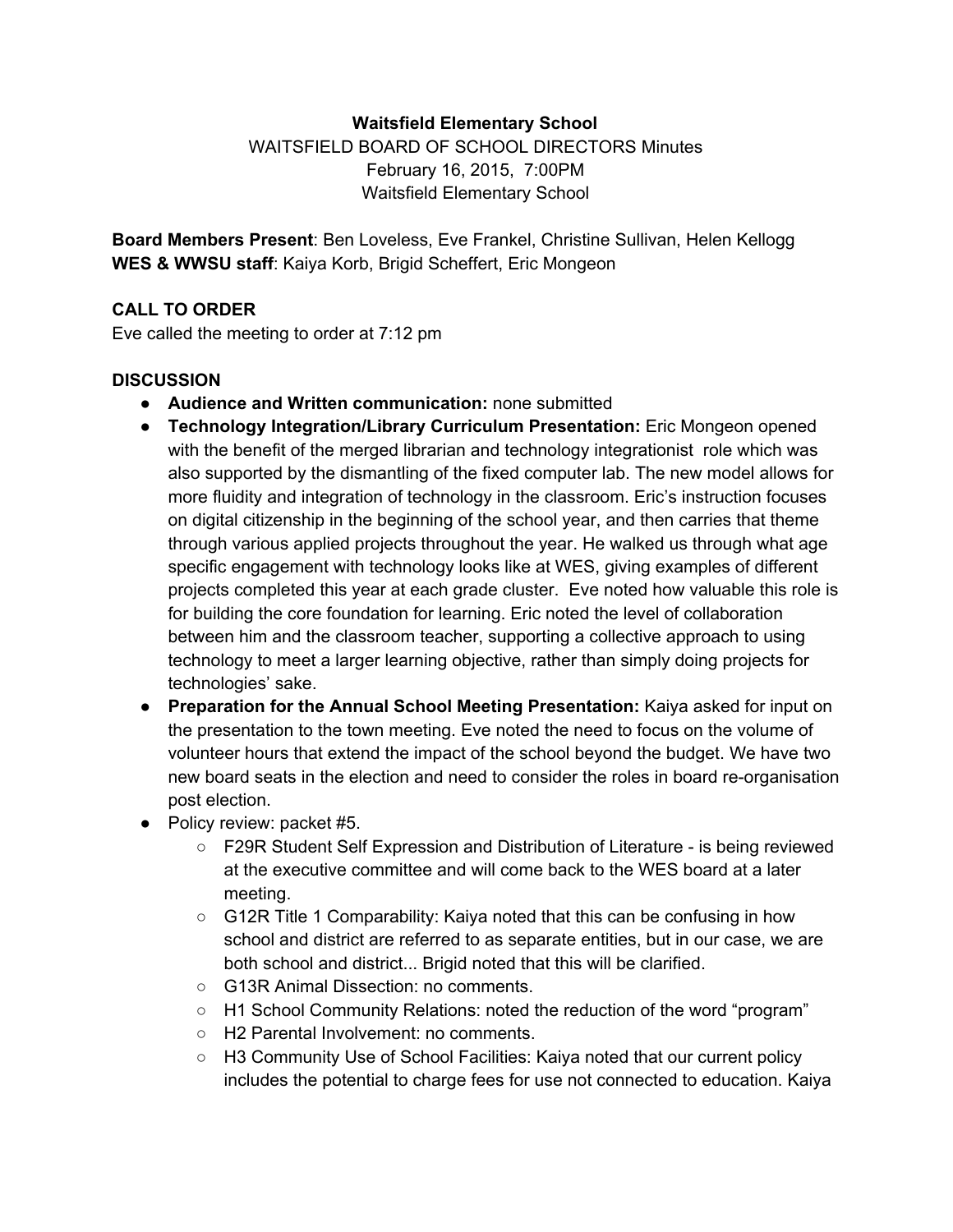will bring forth our policy as a reference, asking the Executive Committee to craft a policy that works with our current policy and practices.

● Educational Legislation and Political Activity Update: Brigid is testifying tomorrow and does not expect to see any decisions before town meeting. She is recommending that legislators, who seem very focused on consolidation, consider four tiers of consolidation - starting at the state level. Specifically, we could benefit from consolidated health care management, as would special education and contract negotiation, at the state level. Her suggestion would keep local control for all matters that are currently truly locally controlled and move decision making for other items to the group/size that is best equipped to manage them. For example, teacher contracts might become regionally negotiated, given that fact finding and competition already supports us being homogenous in pay and benefits.

#### **ACTION**

**Minutes Approval:** Christine Sullivan made a motion to approve the minutes from January 19, 2015. Ben Loveless seconded and the minutes were unanimously approved. **Board Warrant Approval:**Helen Kellogg made a motion to approve the board warrant in the amount of \$33,027.07. Christine Sullivan seconded and the motion was unanimously approved.

# **REPORTS**

**Principal's report:** Kaiya spoke of the school action plan which includes foci on literacy, math and climate. The whole staff took that half day afternoon of Feb 4th to review the action plan. They reviewed MTSS and the trends we're seeing for student support needs, as well as PBIS and the climate surveys. Finally, they looked at SNAP (health office data), attendance data, and office referral data trends, in all cases looking for patterns and learnings. All of it supports future planning together. There is a partnership being explored with Tarrant Foundation and our 5/6th grade units to support the professional growth of how we use our technology devices. We are in the active application process and hope to be accepted. We are also exploring a 1:1 device plan for 5/6th grades in future years. Finally, the school is preparing for the SBAC by training staff and preparing the devices. This Wednesday, 4th graders will be participating in NAEP. Also this Wednesday will be the Winterfest, a celebration of the achievements through our monthlong focus on responsibility. The artist residency will be happening the second week of March with Troy Wunderle. The 5/6th grade play, Cinderella, will be on April 10-11 at Valley Players. Parent conferences will happen in late March. Recently, Norm Etkind of the VSBA/VSA came upon request to asses our facility's efficiency. Our usage in both electricity and fuel oil is declining steadily year after year since the retrofits and efficiency improvements. We are starting to see credits (\$900 thus far) from the town installed solar panels.

**Washington West Representative's report:** already noted during the policy conversation and Brigid's remarks.

**Superintendent's Report:** The WWSU is going after a grant to hire a consultant to support exploration of consolidation options.